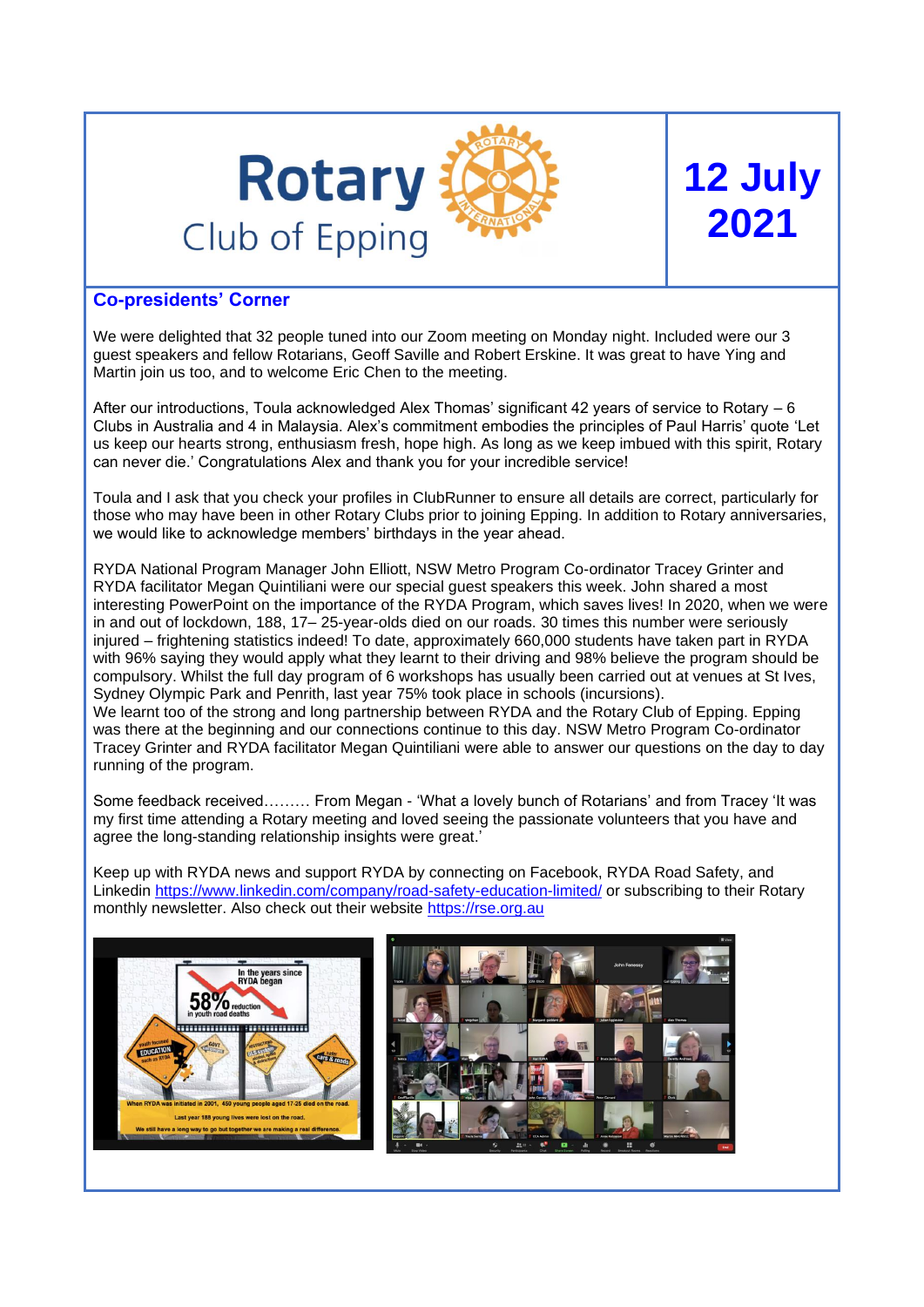

Zoom details are:

**Link to Join Zoom Meeting <https://us02web.zoom.us/j/5526138035?pwd=ZVRMTnRwTEdPYndKUUFkYUVjT2J0QT09>**

## **Meeting ID: 552 613 8035 Passcode: 866069**

The meeting is 7pm – 8pm with fellowship commencing online at 6.30pm.

## **Changeover Update**

Toula and I have made the decision for the Changeover to take place on 23 August. If not in lockdown, it will be held at the Epping Club. However, if we are still under restrictions, we will hold the Changeover on Zoom - not ideal but…………!

## **Lockdown Links**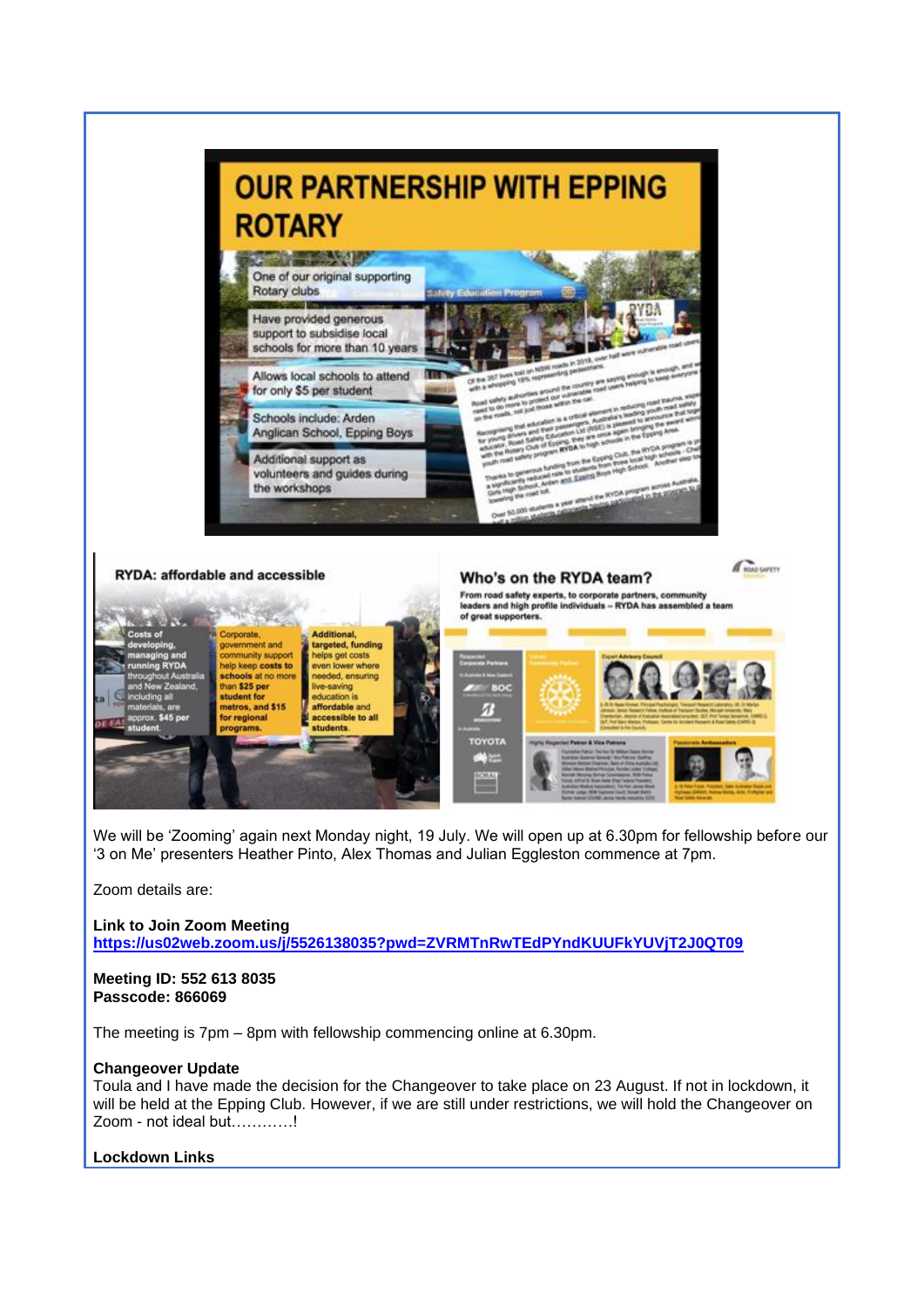During these times of lockdown, life can be difficult, so we ask that you take the time to phone a fellow Club member to see how they are going. I am sure it will be beneficial for the caller and receiver alike!

## **Narelle**

## **Blue Mountains Postponed**

Due to Covid the trip to the Blue Mountains will now be September 4 and 5. Al bookings have been transferred to this new weekend.

## **Bruce and Trevor**

## **Joan Clune Update.**

Joan as expected is frail but overall is going pretty well all things considered.

She has wonderful family support, especially from son Phil.

Phil does the majority of caring although the others help. He's having another operation himself In two weeks so we wish you well Phil.

I'm fortunate in that the family are keen for me to see Joan on compassionate grounds ( from a distance) each Friday on my way to MoW.

## **Bruce**

## **Looking for Bright Ideas to Help Others**

Epping Rotarians are very imaginative, as past projects to help others have shown. We are now asking for suggestions for projects to support our local community or overseas that may be eligible for a Rotary Foundation District grant.

Grants for our local community can be as much as \$3,000 (to be matched by our club) and \$6,000 for projects overseas (also to be matched by our club). Projects need to be started and completed in this Rotary year. Last year a district grant was used to start our community garden at North Epping PS.

Applications for grants need to be submitted to the District Committee by 15 July 2021 so please contact me ASAP if you have any ideas.

#### **Monica Saville Rotary Foundation Director**

## **Membership - An update on District Strategy**

The Rotary brand is one of the best known, 1.2 million volunteer members from more than 200 countries are tackling the world's most humanitarian challenges.

I recently asked a young person "what do you see when you walk into a Rotary Club - the answer was - " I see old people." Understandable as it's all relative, when I was 30 years of age 50 seemed very old and so it goes - now that I'm nearly 50, 60 seems very old - Eszter (my wife) says I am delusional - ok so it's a coping mechanism!

Our members are leaders at every level, be they lawyers, doctors, small & large business owner's educators, they come from all walks of life. I know of one club that has invited a couple of tradies to the board. Young heads at the table can deliver a different perspective.

Our largest membership group is in the older age bracket comprising about 45% of the Rotary population and still doing great work.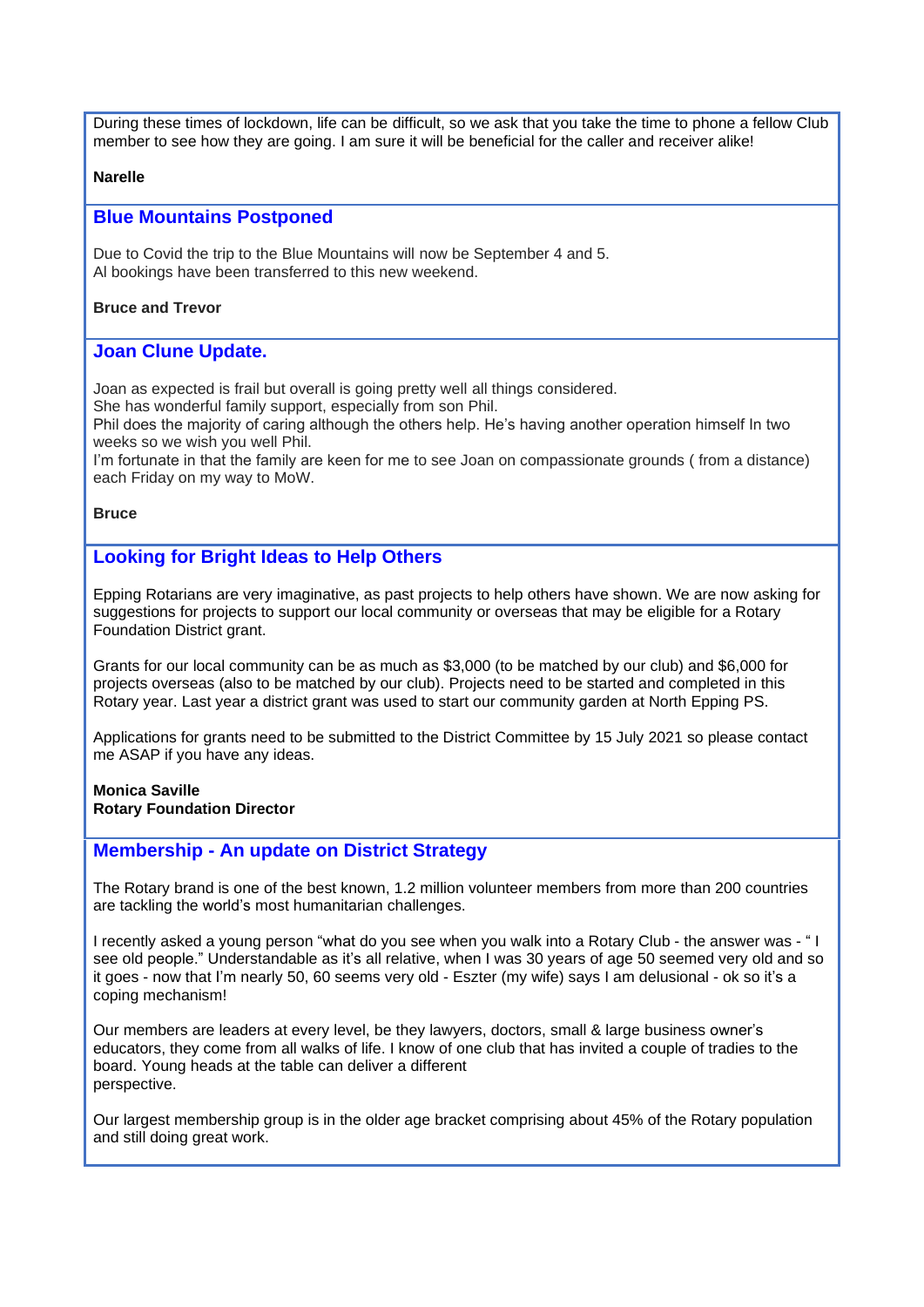Clearly the future of Rotary is in the hands of a collaboration between the mature experienced Rotarian and a younger cohort. So how do we engage and focus on connecting with them and to enhance their Rotary experience in a way that increases the chance of the younger individual becoming a lifelong member.

Attracting new generations is critical to our future as their career aspirations, attitudes about work, and knowledge of new technologies will have a significant impact in defining the future culture of Rotary.

The ideal Rotary model of twenty years ago needs to be based on the needs and aspirations of the future Rotarian supported by the experience that resides in our clubs. What worked in attracting and motivating older generations won't keep young volunteers invested, collaboration between the two will be beneficial to all concerned.

Here are some strategies:

- Support Personal and Professional Growth
- Give Them Ownership of Their Work
- **Offer Feedback**
- Give Them a Voice
- Create Communities
- Be Flexible

So rather than seeing just old people what if a young person walking into a Rotary Club saw mentors in their professional and volunteering space.

Old Myths need to be debunked - focus on the benefits to being a Rotarian.

## **John Fenessy - District 9685 Membership Chair**

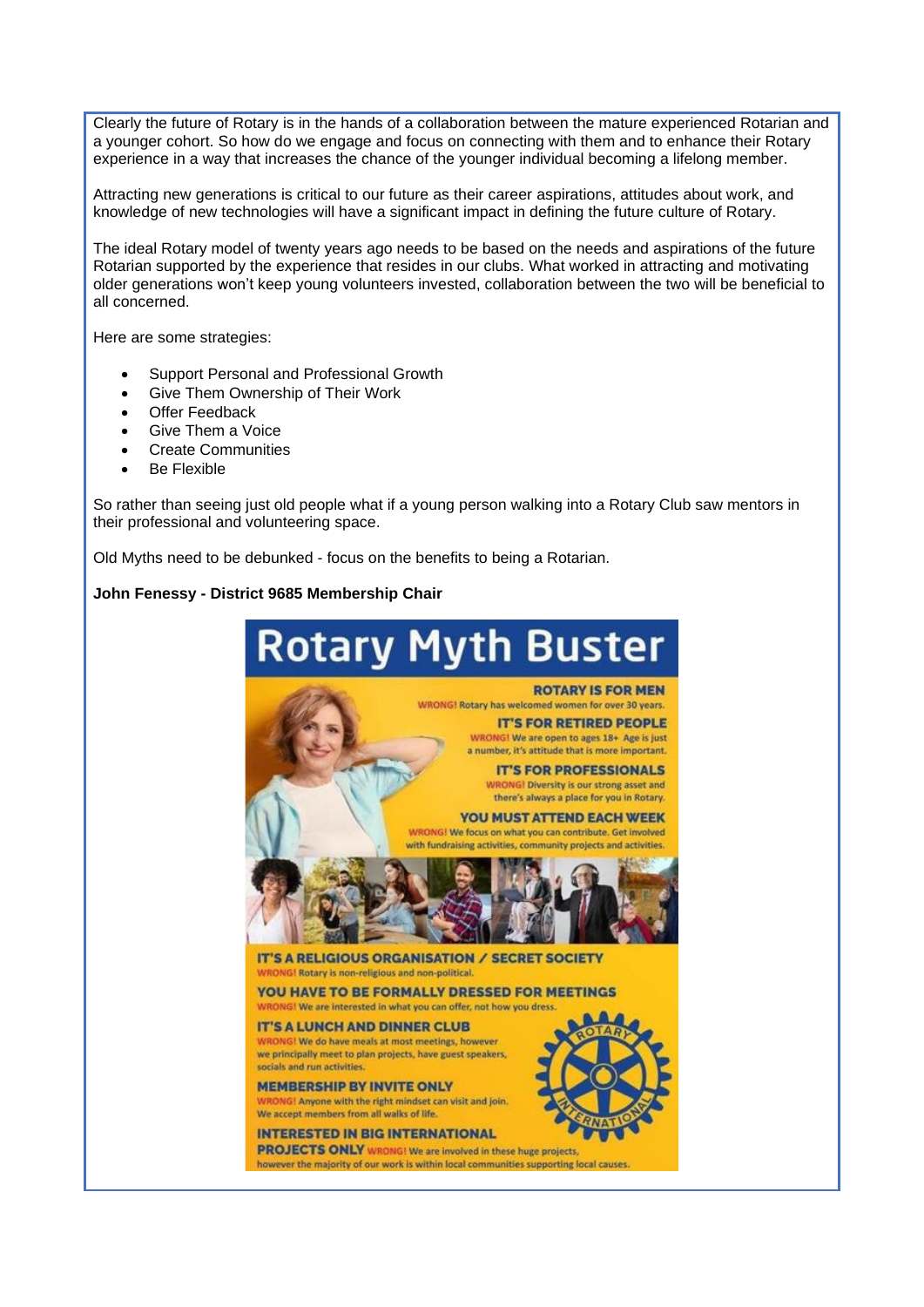| <b>FRIENDSHIP</b>                                 | Club meetings, projects, and social activities are fun and filled with<br>fellowship, humor, and entertainment. Our members are friendly,<br>welcoming, and engaging.                      |
|---------------------------------------------------|--------------------------------------------------------------------------------------------------------------------------------------------------------------------------------------------|
| <b>LEADERSHIP AND</b><br>PROFESSIONAL DEVELOPMENT | Members learn how to be leaders in a volunteer organization. If you<br>can be an effective Rotary leader, you will be a better business leader.                                            |
| <b>PERSONAL GROWTH</b>                            | Our members develop broad social skills. Membership in Rotary makes<br>our members better individuals, community leaders, internationalists,<br>and humanitarians.                         |
| <b>GLOBAL ACCESS</b>                              | Our global presence offers our members an exclusive opportunity<br>to create relationships in both the local and world communities and<br>allows our members to be better global citizens. |
| <b>COMMUNITY CONNECTIONS</b>                      | Membership in a club makes a person a better community citizen<br>who is more connected with community leaders and the needs of the<br>community.                                          |
| <b>ETHICAL PRINCIPLES</b>                         | One of Rotary's core principles is to maintain high ethical standards.<br>Rotarians and Rotaractors are expected to be ethical in business and<br>personal relationships.                  |
| <b>OPPORTUNITIES FOR THE</b><br><b>FAMILY</b>     | A member's involvement in Rotary brings their family into a<br>community's support network. They form lifelong relationships and<br>friendships that can support a family for years.       |
| <b>PUBLIC SPEAKING SKILLS</b>                     | Participating in a club helps our members develop both confidence and<br>skills in public communication and gives them the opportunity to use<br>them.                                     |

# **Trevor's Rant**

Last week Trevor published his rant. It was pleasing to see that the DG (last year) responded.

*Letter to the Editor*

*I read Trevor McAlister comments in the 5th July edition of your newsletter with concern I do agree with Trevor that all clubs need a strategy when it comes to attracting new members but I come back to the same old problem that has bugged Rotary for years?*

*How many people has Trevor or for that matter all of us, asked to join our wonderful organisation in the last year or two??*

*We are members of Rotary because someone somewhere asked us to join and we were invited along to a meeting, if we are still here we found something that we liked and captured our interest.*

*We will never get new members, young or old if we do not ask them to join, but also ask them what will keep them engaged and committed to giving Service Above Self.*

*In other words, (what rocks their boat) or what they are interested in (fellowship), are they lonely and just need companionship (Service), do they have a project already in mind, or are they happy to run with one of yours (Professional Development), do they want to improve or advance*